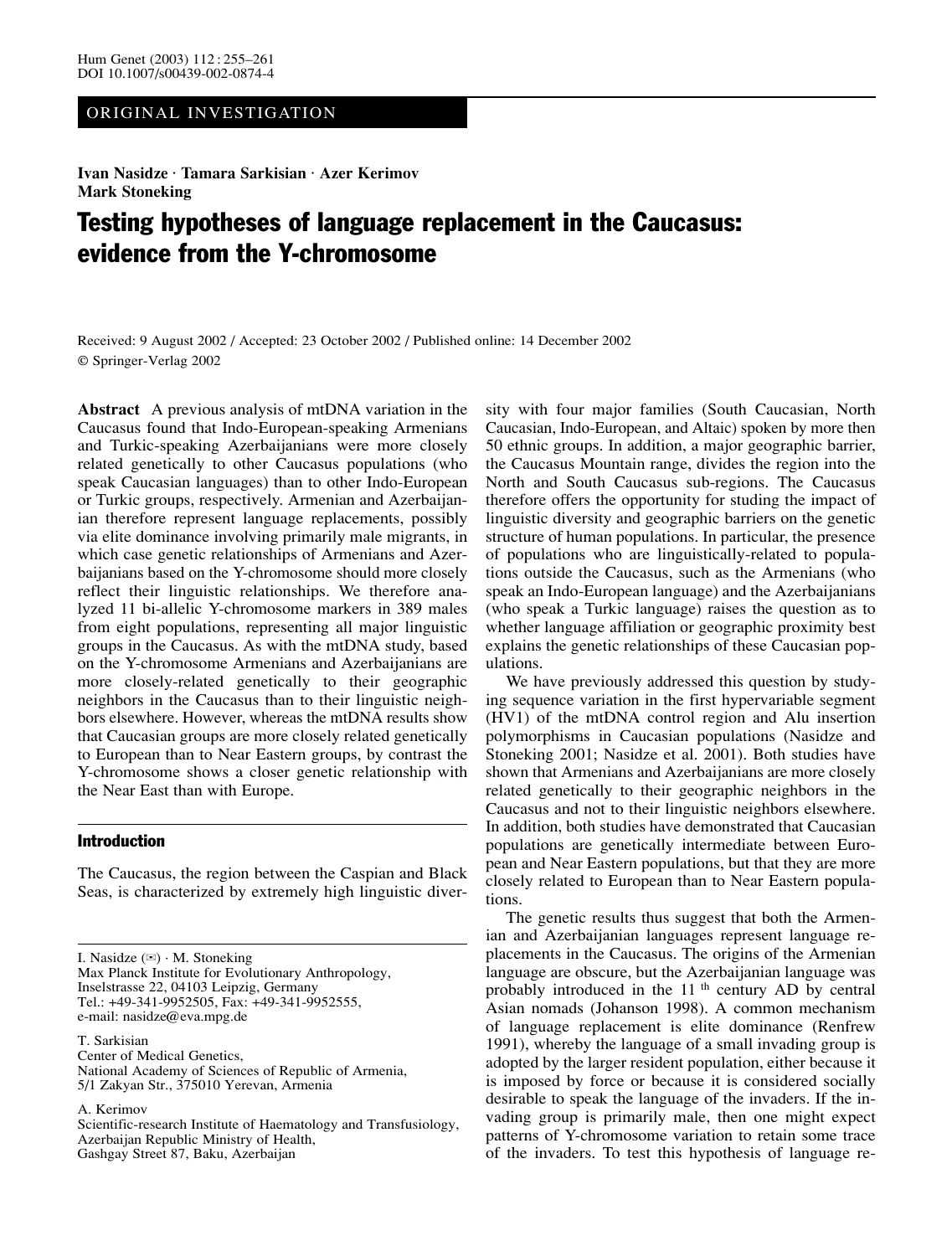256

**Fig. 1** Map of the Caucasus indicating the Y-SNP haplogroup frequencies in European, Near Eastern, Caucasian, and Central Asian populations (*AB* Abazinians, *KA* Kabardinians, *IN* Ingushians, *CH* Chechenians, *DA* Darginians, *SV* Svans, *OS* South Ossetians, *K* Georgians from Kazbegi, *GE* Georgians, *AR* Armenians, *AZ* Azerbaijanians, *LE* Lezginians). *SV*, *K*, and *LE* are from Wells et al. (2001)



placement via elite dominance, we report here an analysis of Y-chromosomal bi-allelic markers in the same set of Caucasian populations previously analyzed for mtDNA HV1 sequence variation (Nasidze and Stoneking 2001).

# Materials and methods

### Subjects

A total of 389 samples (289 whole blood and 100 cheek cell swabs) from unrelated male individuals were collected in the following eight autochthonous populations (Fig. 1): Georgians (South Caucasian speakers), Armenians (Indo-European speakers), Azerbaijanians (Turkic speakers), and Abazinians, Kabardinians, Ingushians, Chechenians, and Darginians (North Caucasian speakers). DNA from the blood samples had been used previously for analyses of mtDNA HV1 sequence variation and Alu insertion polymorphisms (Nasidze and Stoneking 2001; Nasidze et al. 2001); cheek cell swabs from additional males from Armenia and Azerbaijanwere collected in order to increase the sample size for Y-chromosome studies. Informed consent and information about the birthplace of the donor and the donor's parents and grandparents were obtained from all donors. Genomic DNA from blood samples was extracted by using an IsoQuick DNA extraction kit (Orca Research, Bothell, Wash., USA) or a conventional phenolchloroform method (Maniantis et al. 1982). DNA from cheek cell swabs was extracted by using a conventional salting-out procedure (Miller et al. 1988). Published Y-chromosome single nucleotide polymorphism (Y-SNP) data from the South Caucasus were used from 25 Svans (Georgia), 25 Georgians from Kazbegi (Georgia), 12 Lezgi (Azerbaijan), and 17 South Ossetians (Wells et al. 2001). Additional published data on 21 Azerbaijanians and 47 Armenians (Wells et al. 2001), and 63 Georgians (Semino et al. 2000; Wells et al. 2001), did not differ in any respect from our samples (data not shown) and were not included in the analysis to avoid weighting the results too heavily on these populations. Published Y-SNP data (Semino et al. 2000; Wells et al. 2001) for European, Near Eastern, and Central Asian populations were also included.

Molecular analysis

Ten SNP markers previously reported to be polymorphic in Europe and the Near East (Semino et al. 2000) were typed in all samples: RPS4Y (M130), M9, M89, M124, M45, M173, M17, M201, M170, and M172 (Underhill et al. 2000 and references therein); the YAP Alu insertion polymorphism (Hammer and Horai 1995) was also typed. For all SNP markers except M130 (RPS4Y), Taqman (Applied Biosystems) assays were designed. Primers and dye-labeled probes were designed by using Primer Express (Version 1 for Macintosh Power PC; PE Biosystems). Primer and probe sequences are given in Table 1. Reaction mixes were prepared as described previously (Morin et al. 1999). M130 was typed by using the polymerase chain reaction/restriction fragment length polymorphism procedure described elsewhere (Kayser et al. 2000), whereas the YAP Alu insertion was typed as described previously (Hammer and Horai 1995). All samples were typed for all markers; no discrepancy was found between the hierarchical order of markers described by Underhill et al. (2000) and our results. The Y-SNP haplogroup nomenclature used here is according to the recent recommendations of the Y Chromosome Consortium (2002). The phylogenetic relationship of theY-chromosome haplotypes, based on the 11 bi-allelic markers analyzed here, is shown in Fig. 2.

#### Statistical analysis

Haplogroup diversity and  $F_{st}$  values were calculated with Arlequin 2.000 (Schneider et al. 2000), which was also used to carry out Mantel tests for correlations between matrices. Multidimensional scaling (MDS) analysis (Kruskal 1964) of the  $F_{st}$  values was carried out with STATISTICA (StatSoft). Programs in PHYLIP3.5c (Felsenstein 1993) were used to construct a neighbor-joining tree based on pairwise  $F<sub>st</sub>$  values.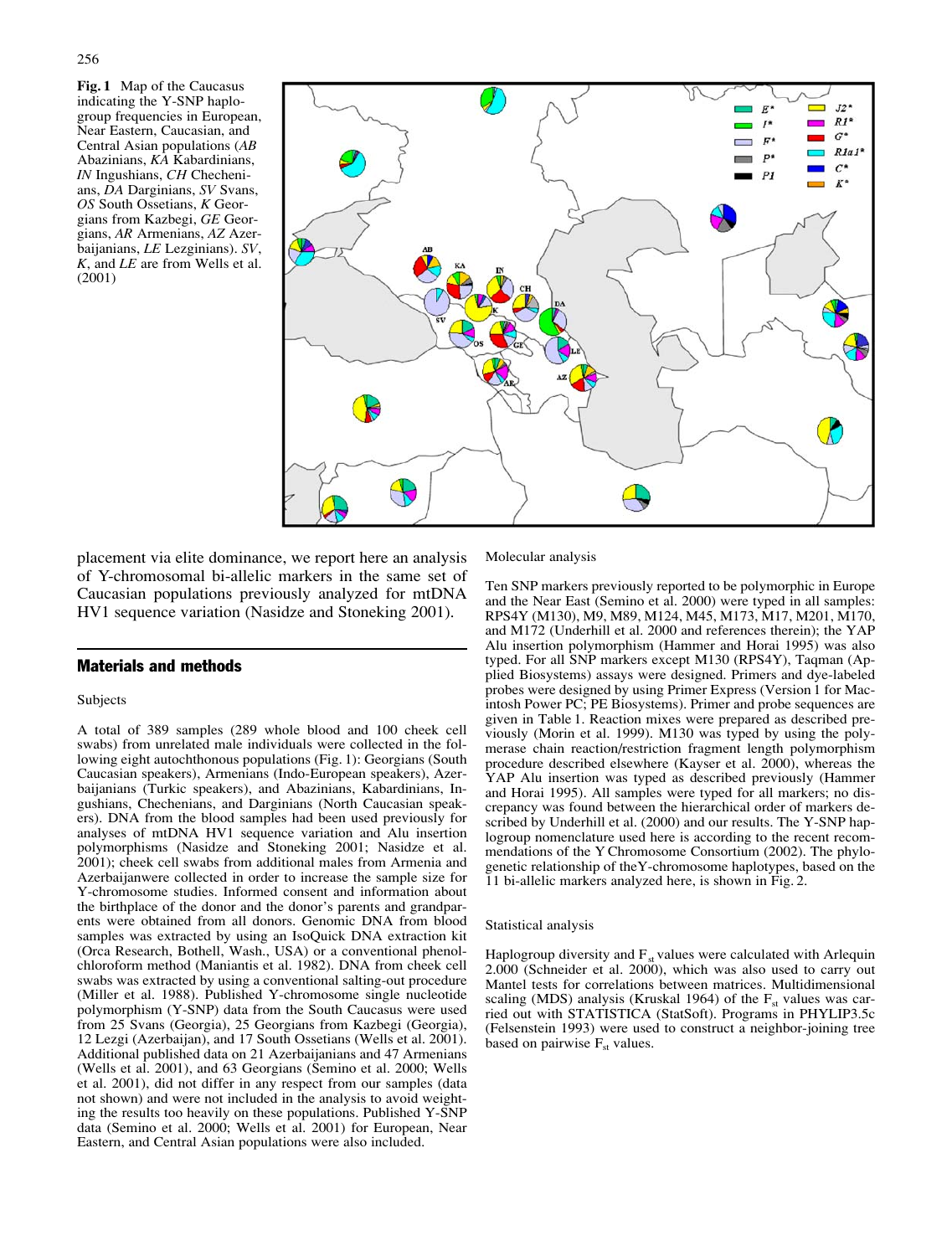|                      | Table 1 Primer and probe sequences for TaqMan assays with corresponding annealing temperatures ( <i>italic</i> nucleotide in polymorphic site) |                                |                                                                                |                          |
|----------------------|------------------------------------------------------------------------------------------------------------------------------------------------|--------------------------------|--------------------------------------------------------------------------------|--------------------------|
| marker<br><b>SNP</b> | Forward primer                                                                                                                                 | Reverse primer                 | Probes <sup>a</sup>                                                            | temperature<br>Annealing |
|                      | CCTGAAATACAGAACTGCAAAGAA                                                                                                                       | GACATTGAACGTTGAACATGT          | CCTAAGATGGTTGAATCCTCTTTATTTTCTTTAATTT<br>CCTAAGATGGTTGAATGCTCTTTATTTTCTTTAATTT | $62^{\circ}$ C           |
| M124                 | AATGCAAATTCCTGGGCAA                                                                                                                            | TTCCTATAAAGCAAAGTTGAGGTTG      | AACAGGAAGTCGTTTAATAATACTGAGTTGT                                                | 62°C                     |
| M45                  | AACAGTAACTCTAGGAGAGGATATCAA                                                                                                                    | CTATCTCCTGCCTGGACCT            | CAGTGAAAAATTATAGAAAAAAAAGCTCCTTCT<br>TGAAAAATTATAGAATGCAAAAAGCTCCTTCTG         | $62^{\circ}$ C           |
| M173                 | TACTGTAACTTCCTAGAAATTGGAAATAA                                                                                                                  | CAGTTTTCCCAGATCCTGAAAA         | CAAGGGATTTAGAACATTTGTCATCTGTTA<br>AGGCATTTAGAACCTTTGTCATCTGTT                  | $62^{\circ}$ C           |
|                      | AAATCAGATTCTGTCTACTCACAGAG                                                                                                                     | <b>TCACAAAAATAGTTTGGCCACTT</b> | ITGCTGGTTGTT4CGG-TTTTTTTAAGTG<br>TTGCTGGTTGTACGGGTTTTTTAA                      | $60^{\circ}$ C           |
| M89                  | CCTGGATTCAGCTCTTCCTT                                                                                                                           | CCAGCAAAGTAGCTGCAAC            | TTATGTACAAAATCTCATCTCACTTTGCCTGA<br>TTATGTACAAAATCTTATCTCACTTTGCCTGA           | $58^{\circ}$ C           |
| M201                 | GCAATAGTTACTGGAGTTACTATTAGTGCAA CATCCTATCAGCTTCATCCAACA                                                                                        |                                | TCCAGTATCAACTGAGGTTTCGTAATAGGTACTTA<br>ATCCAGTATCAACTGAGCTTTTCGTAATAGTACTT.    | $62^{\circ}$ C           |
| M172                 | GGATTITICATTITIATCCCC                                                                                                                          | CCAGGTACAGAAAAGTTGGACT         | AACCCATTTTGATGCTTTACTTAAAAGGTCTTC<br>ACCCATTITGATGCITGACTTAAAAGGTC             | 5.09                     |
| M170                 | TTTCATATTCTGTGCATTATACAAATTACTATT                                                                                                              | CCACACAAAACAGGTCCTCA           | AAAAATCATTGTTCATTTTTCAGTGGGGT<br>AAAATCATTGTTCCTTTTTTCAGTGGG                   | $58^{\circ}$ C           |
|                      |                                                                                                                                                |                                |                                                                                |                          |

Results and discussion

Y-SNP haplogroups in the Caucasus

Eleven Y-SNP haplogroups (Fig. 1) were found in the Caucasus (Table 2, Fig. 1). The most frequent haplogroups were  $F^*$ ,  $G^*$  and  $J2^*$ ; together the frequency of these three haplogroups was 0.53–0.86 in all groups except for the Darginians. The Darginians had a high frequency of haplogroup  $I^*$  (0.58), which elsewhere was found at a frequency of 0.1 or less. Svans were previously reported (Wells et al. 2001) to have a high frequency (0.92) of haplogroup F\*, and Kazbegi to have a high frequency of haplogroup J2\* (0.72). No other groups had any single haplogroup at a frequency greater than 0.5, with the exception of the small sample of 12 Lezgi, for which the frequency of haplogroup F\* was 0.58. The Darginians, Lezgi, Svans, and Kazbegi correspondingly had the lowest haplogroup diversities (0.153–0.652), whereas for the other groups, the haplogroup diversity was 0.779–0.855.

Two of the three common Caucasus haplogroups (F\* and J2\*) are also common in Near Eastern populations Lebanese, Turks, Syrians (Semino et al. 2000), and Iranians (Wells et al. 2001), with average frequencies of 0.165 and 0.28, respectively, but present in lower frequencies in Europe (average frequencies 0.021 and 0.074, respectively). The third common Caucasus haplogroup, G\*, is rare in Europe (frequency=0.061) and, in the Near East, has been reported only in the Turkish and Lebanese groups (Semino et al. 2000). Haplogroup R1\*, which is common in Western and Central Europe, is observed in the South Caucasus at frequencies higher then 0.1, whereas in the North Caucasus, it is absent or nearly so. Haplogroup R1a1\*, which is observed in high frequencies in the south-west Mediterranean region, Eastern Europe, and Central Asia, is present at a low frequency in the Caucasus, similar to the Near East. The other Caucasus Y-haplogroups occur at low frequency.

The Darginian, Svan, and Kazbegi groups appear to be outliers compared with the other Caucasus groups. The  $F_{st}$ value was highest between Svans and other Caucasus groups (average F<sub>st</sub>= 0.332), followed by the Kazbegi (average  $F_{\text{st}}$ = 0.286) and Darginians (average  $F_{\text{st}}$ = 0.25), whereas the average pairwise  $F_{st}$  value among the remaining Caucasus groups was only 0.047. These high  $F_{st}$  values, coupled with the lower haplogroup diversity and reduced number of haplogroups (Table 2) in the Darginians, Svans, and Kazbegi, are most likely the result of genetic drift operating in small isolated populations.

aAncestral probe is shown on the first line and the mutant probe on the second

Ancestral probe is shown on the first line and the mutant probe on the second

The correlation between the geographic and genetic (pairwise  $F_{st}$ ) distances separating pairs of Caucasus populations was not statistically significant (Mantel test: *Z* =  $-0.113$ ,  $P = 0.671$ ). Removal of the outliers (Svans, Kazbegi, and Darginians) resulted in a correlation that was higher but still non-significant  $(Z = 0.301, P = 0.134)$ . To determine whether the Caucasus Mountains have an influence on the genetic structure of Caucasian populations, we examined the correlation between geographic and ge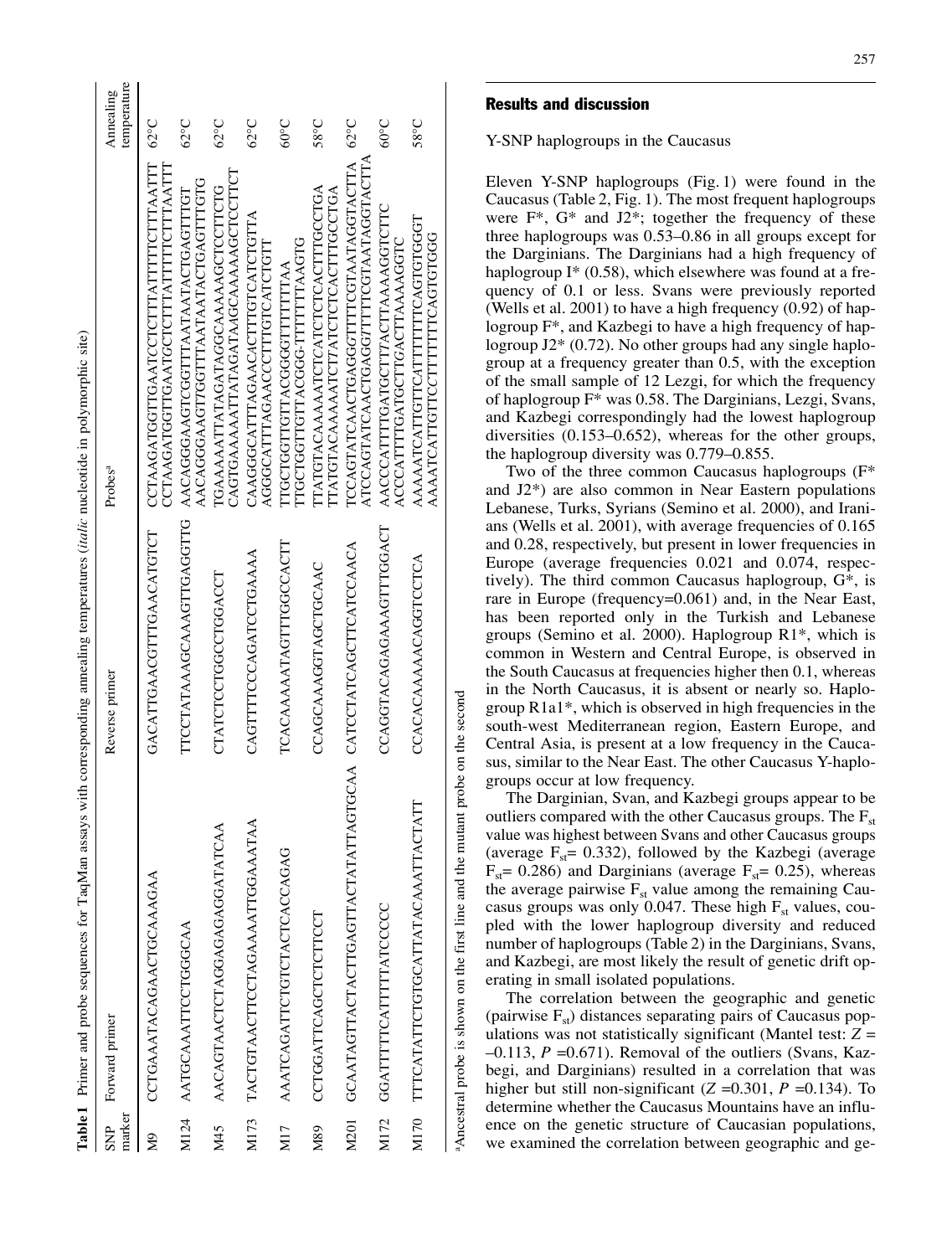**Fig. 2** Phylogenetic relationship of Y-chromosome haplogroups, based on 10 Y-SNPs and the YAP marker



netic distance for the South and North Caucasus separately, but neither was statistically significant (North Caucasus: Z=0.331, *P* =0.133; South Caucasus: Z=–0.346, *P* = 0.65). Moreover, the average  $F_{st}$  value between South and North Caucasus populations (excluding outliers) was 0.075, similar to that among North Caucasus populations (0.096) and that among South Caucasus populations (0.040). Therefore, the Caucasus Mountains appear not to have had a detectable influence on the genetic structure of Caucasus populations; instead, genetic drift operating in small isolated populations seems to have dominated the genetic structure of Caucasus populations.

Comparison of Caucasian, European, and Near Eastern Y-haplogroups

The haplogroup diversity in the Caucasus (average value: 0.797) is almost as high as that in Central Asia (average value: 0.824) and the Near East (average value: 0.769) and is significantly higher ( $t$  -test,  $P = 0.024$ ) than the haplogroup diversity in Europe (average value: 0.633). An MDS plot and neighbor-joining tree based on  $F_{st}$  values (Fig. 3A, B) split European populations into Western and Eastern groups, as has been observed previously (Semino et al. 2000), with Central Asian populations falling in between the Western and Eastern European groups. The Caucasus populations are intermingled with Near Eastern populations.

These patterns have further been confirmed by the pairwise  $F_{st}$  comparisons; the mean pairwise  $F_{st}$  value for the Caucasus vs Europe is 0.254, whereas the mean  $F_{st}$  value for the Caucasus vs the Near East is 0.079, which is significantly lower ( $t$  -test based on average  $F_{st}$  values jacknifed over populations, *P* <0.001). On average, South

Caucasian populations are more similar to both Near Eastern and European populations (average  $F_{st}$  = 0.038 and 0.222, respectively) than are North Caucasian populations (average  $F_{\rm st}$ = 0.097 and 0.303); however, both the South Caucasus and the North Caucasus are more similar to the Near East than to Europe with respect to Y-SNP haplogroups.

The MDS and  $F_{st}$  analyses included some groups from Wells et al. (2001) in which the M201 marker, which distinguishes haplogroup  $G^*$  from haplogroup  $F^*$  (Fig. 2), was not analyzed (Table 2). In the above analyses, these individuals were classified as haplogroup F\*, although some unknown proportion could be haplogroup G\*. To determine whether this inability to distinguish between haplogroups F\* and G\* for some groups influenced the results of the MDS and  $F_{st}$  analyses, we classified all haplogroup G\* individuals as haplogroup F\* and repeated the analyses. The results (not shown) were essentially identical; thus, the inability to distinguish between haplogroups F\* and G\* in some groups does not influence our conclusions.

In order to exclude any possible bias in our conclusions caused by the small size of the samples from some of the groups, we repeated all analyses after excluding all groups with sample size less then 25 (see Table 2). All conclusions remained the same (data not shown).

Genetic relationship between Basques and Caucasians

A common origin of Caucasian and Basque speakers has been proposed, based on (controversial) assertions of the similarity in their languages (Gamkrelidze and Ivanov 1995; Ruhlen 1991). A genetic relationship between Basques and Caucasians is not supported by the Y-SNP data. The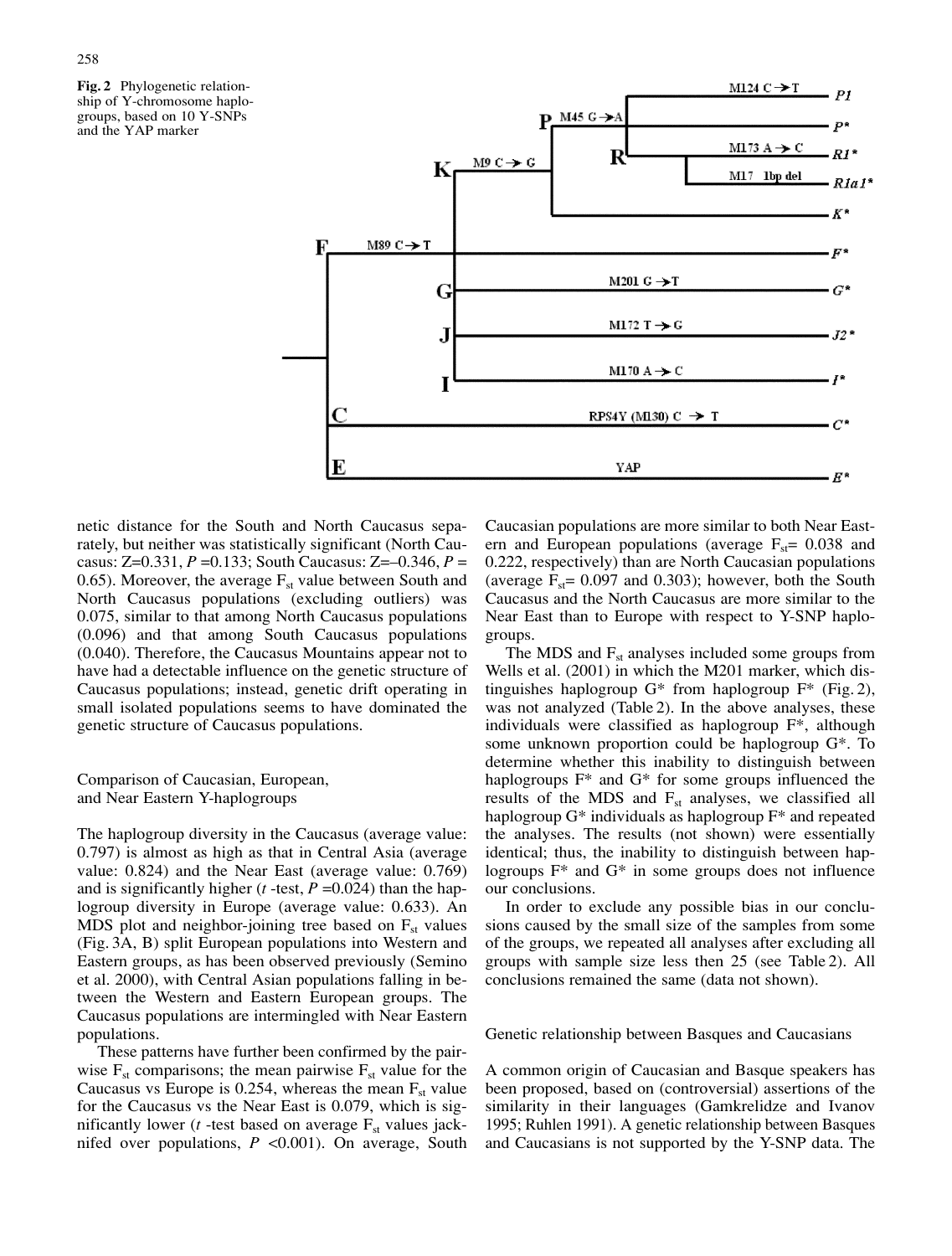| some consortium (2002)              |        |             |   |                  |                                                      |                                                     |                                             |                                 |    |                                                                                                                                                                                                                                                                                                               |       |      |                                      | Table 2 Y chromosomal haplogroup frequencies and haplogroup diversities in the Caucasus. Haplogroup designations are according to the nomenclature proposed by the Y Chromo- |
|-------------------------------------|--------|-------------|---|------------------|------------------------------------------------------|-----------------------------------------------------|---------------------------------------------|---------------------------------|----|---------------------------------------------------------------------------------------------------------------------------------------------------------------------------------------------------------------------------------------------------------------------------------------------------------------|-------|------|--------------------------------------|------------------------------------------------------------------------------------------------------------------------------------------------------------------------------|
| Population                          | Number | Haplogroups |   |                  |                                                      |                                                     |                                             |                                 |    |                                                                                                                                                                                                                                                                                                               |       |      | Haplo-                               | Source                                                                                                                                                                       |
|                                     |        | Ě           | ٹ | K*               | $\overline{P}$                                       | ř,                                                  | $\frac{1}{2}$                               | $R1a1*$                         | ř. | ڽ                                                                                                                                                                                                                                                                                                             | $12*$ | ř    | liversity<br>group                   |                                                                                                                                                                              |
| Armenians                           |        |             |   |                  | 0.02                                                 | 0.02                                                |                                             |                                 |    | $\Xi$                                                                                                                                                                                                                                                                                                         |       | 0.05 |                                      | Present study                                                                                                                                                                |
| Azerbaijanians                      |        | 3.0E        |   |                  |                                                      |                                                     |                                             |                                 |    |                                                                                                                                                                                                                                                                                                               |       |      |                                      | Present study                                                                                                                                                                |
| Georgians                           |        |             |   |                  | $\begin{array}{c} 0.03 \\ 0.01 \\ 0.000 \end{array}$ | $\begin{array}{c} 0.03 \\ 0.07 \\ 0.07 \end{array}$ | 2<br>2008 300 10 800<br>2009 2009 2009 2009 | 8598 5 1888188<br>0000000000000 |    | $\begin{array}{c} 0.75 \\ 0.31 \\ 0.32 \\ 0.35 \\ 0.37 \\ 0.37 \\ 0.38 \\ 0.39 \\ 0.30 \\ 0.30 \\ 0.30 \\ 0.30 \\ 0.30 \\ 0.30 \\ 0.30 \\ 0.30 \\ 0.30 \\ 0.30 \\ 0.30 \\ 0.30 \\ 0.30 \\ 0.30 \\ 0.30 \\ 0.30 \\ 0.30 \\ 0.30 \\ 0.30 \\ 0.30 \\ 0.30 \\ 0.30 \\ 0.30 \\ 0.30 \\ 0.30 \\ 0.30 \\ 0.30 \\ 0.$ |       |      | 86<br>88888865851548<br>000000000000 | Present study                                                                                                                                                                |
| Kabardinians                        |        |             |   | 0.15             |                                                      |                                                     |                                             |                                 |    |                                                                                                                                                                                                                                                                                                               |       |      |                                      | Present study                                                                                                                                                                |
| Ingushians                          |        |             |   | 0.05             |                                                      |                                                     |                                             |                                 |    |                                                                                                                                                                                                                                                                                                               |       |      |                                      | Present study                                                                                                                                                                |
| Chechenians                         |        |             |   | $\overline{0}$ . | $0.158$<br>$0.06$<br>$0.06$                          |                                                     |                                             |                                 |    |                                                                                                                                                                                                                                                                                                               |       |      |                                      | Present study                                                                                                                                                                |
| Darginians                          |        |             |   |                  |                                                      | $\circ$                                             |                                             |                                 |    |                                                                                                                                                                                                                                                                                                               |       |      |                                      | Present study                                                                                                                                                                |
| Abazinians                          |        |             |   | 0.14             |                                                      |                                                     |                                             |                                 |    |                                                                                                                                                                                                                                                                                                               |       |      |                                      | Present study                                                                                                                                                                |
| Georgians                           |        |             |   | 0.05             |                                                      |                                                     |                                             |                                 |    |                                                                                                                                                                                                                                                                                                               |       |      |                                      | Semino et al. 200                                                                                                                                                            |
| Svans <sup>a</sup>                  |        |             |   |                  |                                                      |                                                     |                                             |                                 |    |                                                                                                                                                                                                                                                                                                               |       |      |                                      | Wells et al. 200                                                                                                                                                             |
| Kazbegi <sup>a</sup>                |        |             |   |                  |                                                      |                                                     |                                             |                                 |    |                                                                                                                                                                                                                                                                                                               |       |      |                                      | Wells et al. 200                                                                                                                                                             |
| Ossetians <sup>a</sup>              |        |             |   |                  |                                                      |                                                     |                                             |                                 |    |                                                                                                                                                                                                                                                                                                               |       |      | $0.77$<br>0.65                       | <b>2001</b><br>Wells et al.                                                                                                                                                  |
| Lezgi <sup>a</sup>                  |        |             |   |                  |                                                      |                                                     |                                             |                                 |    |                                                                                                                                                                                                                                                                                                               |       |      |                                      | 2001<br>Wells et al.                                                                                                                                                         |
| aNot typed for M201 (haplogroup G*) |        |             |   |                  |                                                      |                                                     |                                             |                                 |    |                                                                                                                                                                                                                                                                                                               |       |      |                                      |                                                                                                                                                                              |

average pairwise  $F_{st}$  value between Basques and Caucasian groups is much higher ( $F_{st} = 0.563$ ) than that between Basques and Indo-European groups ( $F_{st}$ = 0.311). The Caucasus groups and Basques are not clustered together in either the neighbor-joining tree or the MDS plot (Fig. 3A, B). These results are in agreement with previous studies based on "classical" markers and mtDNA HV1 sequence data (Bertorelle et al. 1995; Nasidze and Stoneking 2001).

Language replacements and genetic relationships in the Caucasus

The presence, in the Caucasus, of groups whose geographic neighbors are not their linguistic neighbors allows us to address the question as to which better explains the genetic relationships of these groups: geography or language? In particular, Azerbaijanians speak a Turkic language but are surrounded by non-Turkic speakers, and Armenians speak an Indo-European language but are surrounded by non-Indo-European speakers. Previous mtDNA analyses have shown that both Azerbaijanians and Armenians are more closely related genetically to other Caucasus groups than to their respective linguistic neighbors (Nasidze and Stoneking 2001), which indicates that the Azerbaijanian and Armenian languages were introduced via language replacements. We have hypothesized that these language replacements have occurred via elite dominance (Renfrew 1991) in which a resident population adopts the language of a small group of migrants either by force or because speaking the language confers social prestige. If such were the case, and the migrants were primarily male, then Y-DNA analyses may more closely reflect the linguistic relationships of Azerbaijanians and Armenians than have mtDNA analyses.

Indeed, the Y-SNP haplogroups give similar results. The Turkic-speaking Azerbaijanians are genetically closer to their geographic neighbors in the Caucasus (average  $F_{st}=0.047$ ) than to other Turkic-speaking groups (average  $F_{st}$ =0.105; *t* -test, *P* <0.001). Similarly, Indo-European-speaking Armenians are genetically closer to other Caucasus groups (average  $F_{st} = 0.053$ ) than to other Indo-European-speaking groups (average  $F_{st}$  =0.146; *t* -test, *P* <0.001). This conclusion is also supported by the MDS plot and neighbor-joining tree (Fig. 3A, B), in which Armenians and Azerbaijanians both cluster with other Caucasian populations.

Thus, in agreement with previous studies of mtDNA diversity and Alu insertion polymorphisms (Nasidze and Stoneking 2001; Nasidze et al. 2001), Y-chromosome haplo groups indicate that Indo-European-speaking Armenians and Turkic-speaking Azerbaijanians are genetically more closely related to their geographic neighbors in the Caucasus than to their linguistic neighbors elsewhere. A similar observation has been reported recently in a study of Y-chromosomal markers in Armenian populations (Weale et al. 2001). Thus, all of the genetic evidence agrees that the Armenian and Azerbaijanian languages reflect language replacements, which occurred without any detectable genetic contribution of the original Indo-European and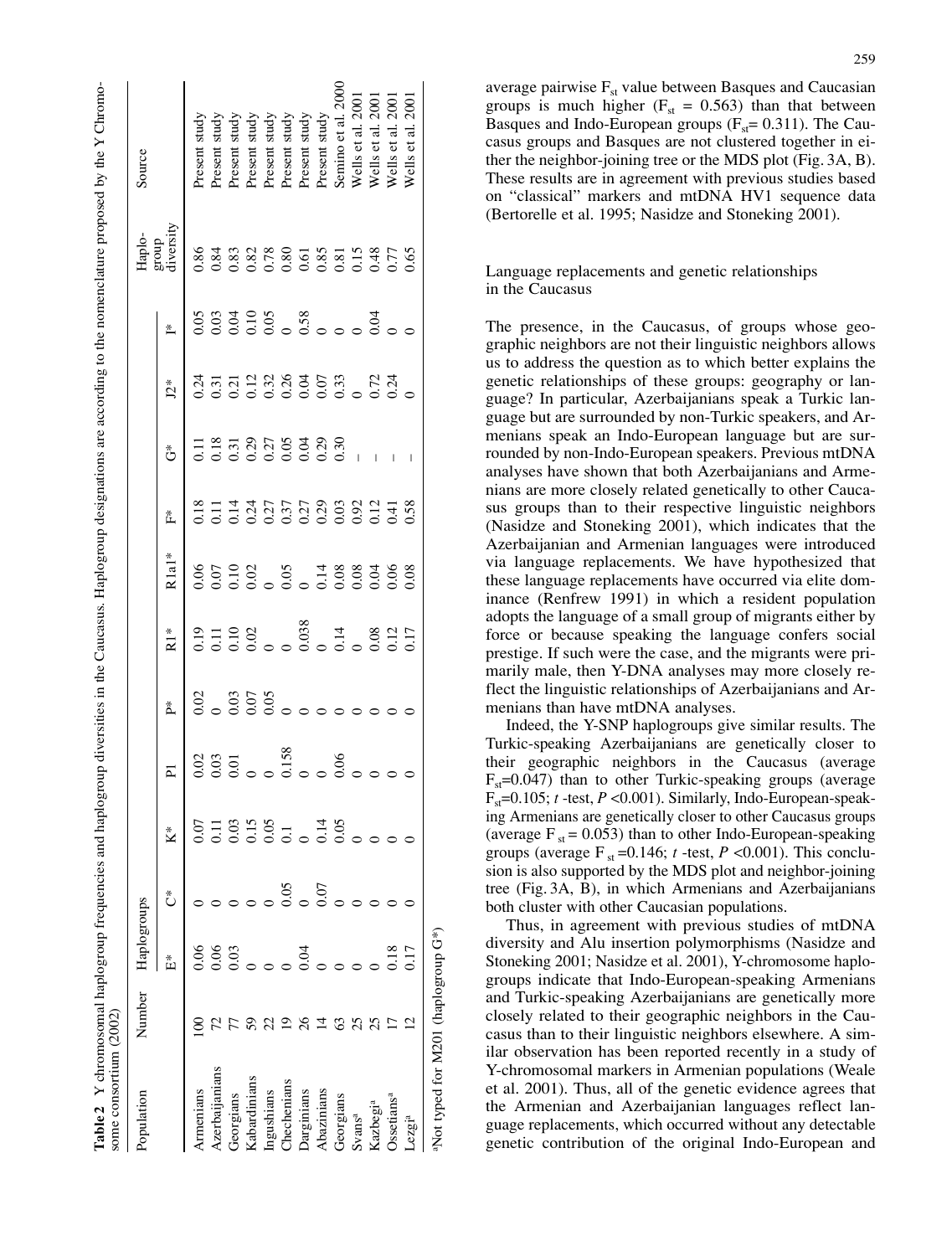**Fig. 3A, B** The phylogenetic relationship of Y-chromosome haplogroups, based on 10 Y-SNPs and the YAP marker. **A** MDS plot based on pairwise Fst values, showing relationships among the Caucasus, European, Near Eastern, and Central Asian populations (*open stars* with boldface italic population names Caucasus groups, *closed circles* European populations, *open squares* Central Asian groups, *closed diamonds* Near Eastern populations). The stress value for the MDS plot is 0.134. **B** Neighbor-joining tree based on pairwise  $F_{st}$  values for the same populations (*boldface* Caucasus groups)



Turkic groups, respectively. This may still reflect an "elite dominance" scenario, as presumably the original Indo-European/Turkic migrant groups were very small and/or did not mix extensively with the resident groups. In any event, the migrant groups had a negligible genetic impact on the resident groups. Currently, there are approximately 8 million Azerbaijanians and 3.5 million Armenians, attesting to the remarkable rapidity of these language shifts; such large-scale shifts would have to be accomplished by cultural rather than merely biological means.